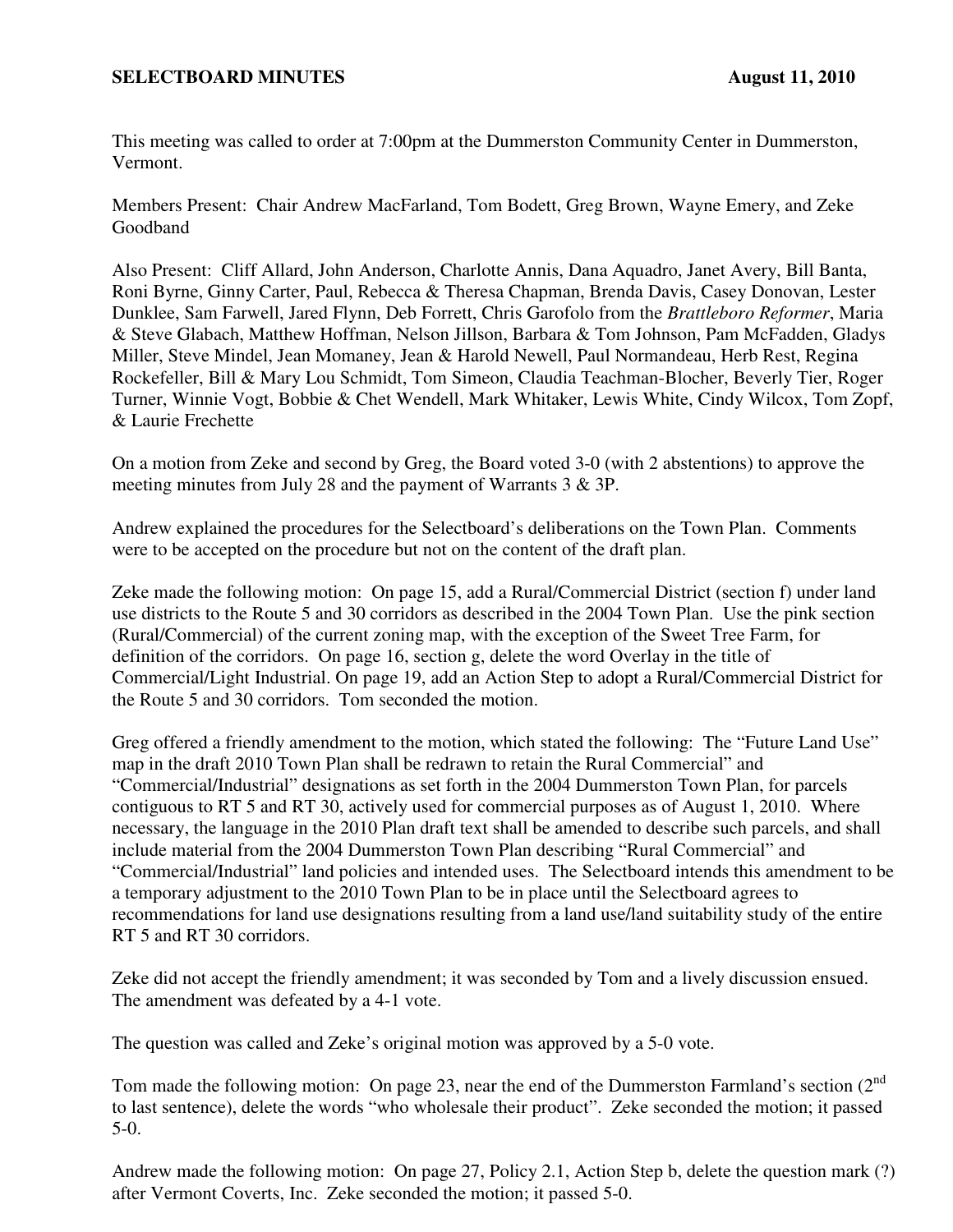Zeke made the following motion: On page 43, Policy 1.4, add Action Step b: Encourage the VT Fish & Wildlife Department to consider forest regeneration when reviewing herd management policy. Wayne seconded the motion; it passed 5-0.

Zeke made the following motion: On page 48, Policy 1.4, Action Step a: change the word "strict" to "reasonable". Tom seconded the motion; it passed 5-0.

Andrew made the following motion: On page 48, Policy 1.5, delete Action Step a. Wayne seconded the motion; it passed 5-0.

Zeke made the following motion: On page 55, Policy 1.2, Action Step a: end the sentence after "energyefficient homes". Wayne seconded the motion; it passed 4-1.

Zeke made the following motion: On page 56, Policy 1.7, change the wording as follows: "Encourage outdoor lighting that will minimize light pollution. Encourage energy-efficient lighting and fixtures. Encourage the use of timing devices on outdoor lighting." Wayne seconded the motion; it passed 5-0.

Zeke made the following motion: On page 61, Policy 1.3, Action Step e: change the wording as follows: "Encourage the safe sharing of roadways by vehicles, pedestrians and cyclists. Promote the VT Safe Passing Law and post signs warning of cyclists and pedestrians on popular recreational routes." Tom seconded the motion; it passed 5-0.

Zeke made the following motion: On page 61, Policy 1.7, change the wording as follows: "Work with VTrans to enhance safety along Routes 5 and 30 for cyclists and pedestrians." Wayne seconded the motion; it passed 5-0.

Zeke made the following motion: On page 64, first paragraph, second sentence, change the words "must be respected" to "should be considered". Tom seconded the motion; it passed 5-0.

Zeke made the following motion: On page 64, third paragraph (Energy Efficient Design), second sentence, change the word "must" to "should". Last sentence in same paragraph; change the words "the potential for the use of wind power" to "other alternative power sources". Tom seconded the motion; it passed 5-0.

Greg moved to approve the above amendments, incorporate them into the draft Town Plan and send it to the Planning Commission for review. He also included in his motion to schedule a public hearing on Wednesday, September 22<sup>nd</sup> at 7pm. Zeke seconded the motion and it passed 5-0. Laurie was asked to reserve the Grange for that meeting if possible.

Jean Momaney briefly spoke to the Board of the Community Center Trustees' concerns about a new resident of West Street using the Center's public driveway due to safety issues.

The Board opened and reviewed Request for Proposal bids for the covered bridge abutment project. Bids were received from Stevens & Associates and SVE Associates, both located in Brattleboro. The Technical Proposals were opened first. As both companies met the requirements, Tom moved to open the actual bids. Greg seconded the motion, it passed 5-0. Stevens & Associates' cost proposal was \$39,550; SVE Associates' was \$47,050. Wayne moved to award the bid to Stevens & Associates. Tom seconded the motion; it passed 5-0. Tom will contact both companies to advise them of the Board's decision.